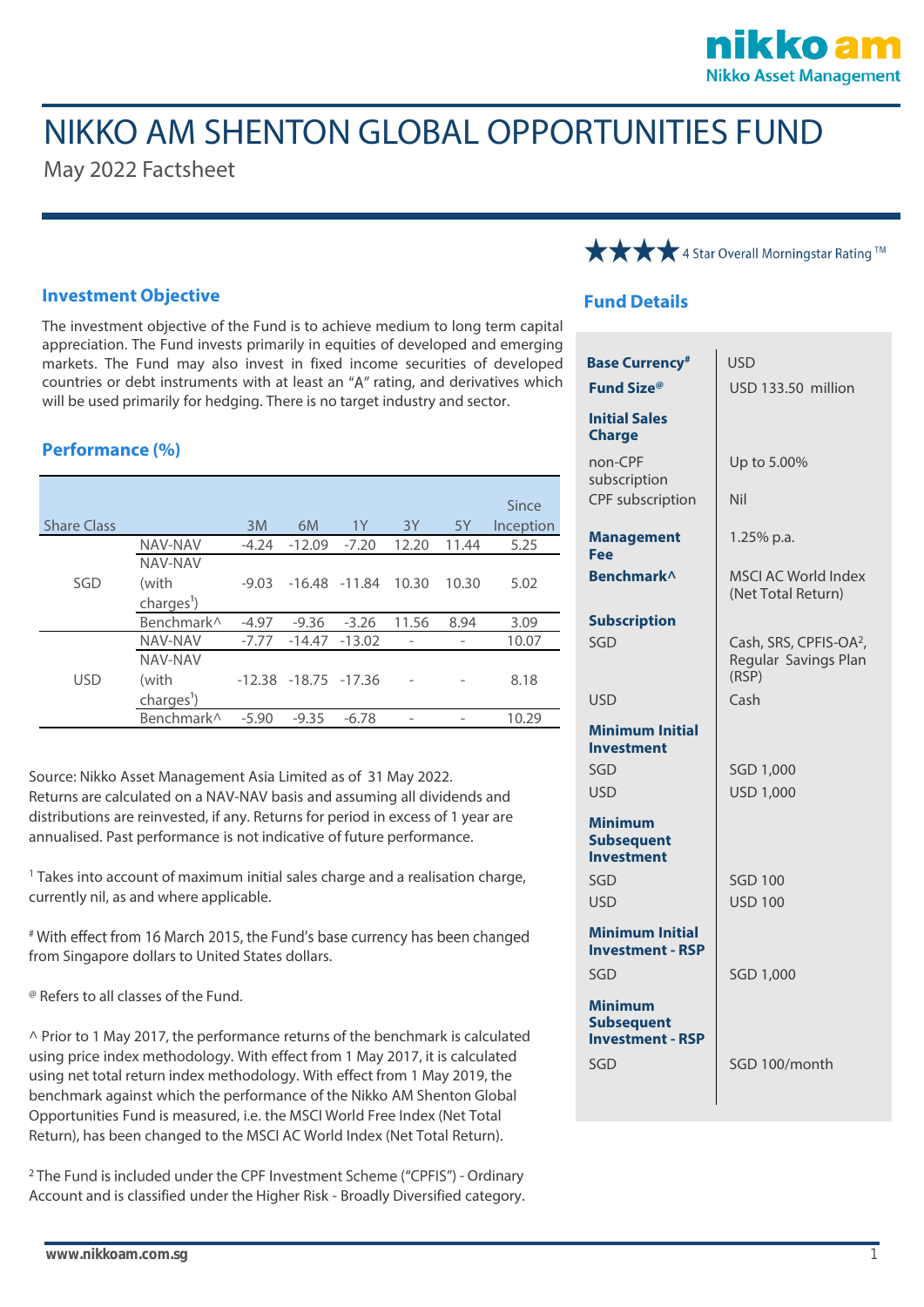# nikko am

### **Fund Holdings**

| <b>Top 5 Holdings</b>                        | Weight  |
|----------------------------------------------|---------|
| MICROSOFT CORPORATION                        | 6.1%    |
| <b>COMPASS GROUP PLC</b>                     | 3.5%    |
| TAIWAN SEMICONDUCTOR MANUFACTURING CO., LTD. | $3.1\%$ |
| ENCOMPASS HEALTH CORPORATION                 | 3.1%    |
| COCA-COLA COMPANY                            | $3.1\%$ |

### **Sector Allocation Country Allocation**



Cash in allocation charts includes cash equivalents. Percentages of allocation may not add to 100% due to rounding error.

### **Fund Characteristics**

| Number of       |                    | <b>Sharpe Ratio</b>      | <b>Standard Deviation (%)</b> |
|-----------------|--------------------|--------------------------|-------------------------------|
| <b>Holdings</b> | <b>Share Class</b> | (3 years - Annualised)   | (3 years - Annualised)        |
| 43              | SGD                | ገ 77                     | 14.83                         |
|                 | JSD                | $\overline{\phantom{a}}$ | ٠                             |

### **Fund Information**

| <b>Share Class</b> | <b>Inception Date</b> | <b>NAV</b> | ISIN         | <b>Bloomberg Ticker</b> |
|--------------------|-----------------------|------------|--------------|-------------------------|
| SGD                | 05 March 1999         | SGD 2.102  | SG9999004303 | DRSSAOI SP              |
| <b>USD</b>         | 11 June 2019          | JSD 1.33   | SGX723171101 | NASGLOU SP              |

Source: Nikko Asset Management Asia Limited as of 31 May 2022.